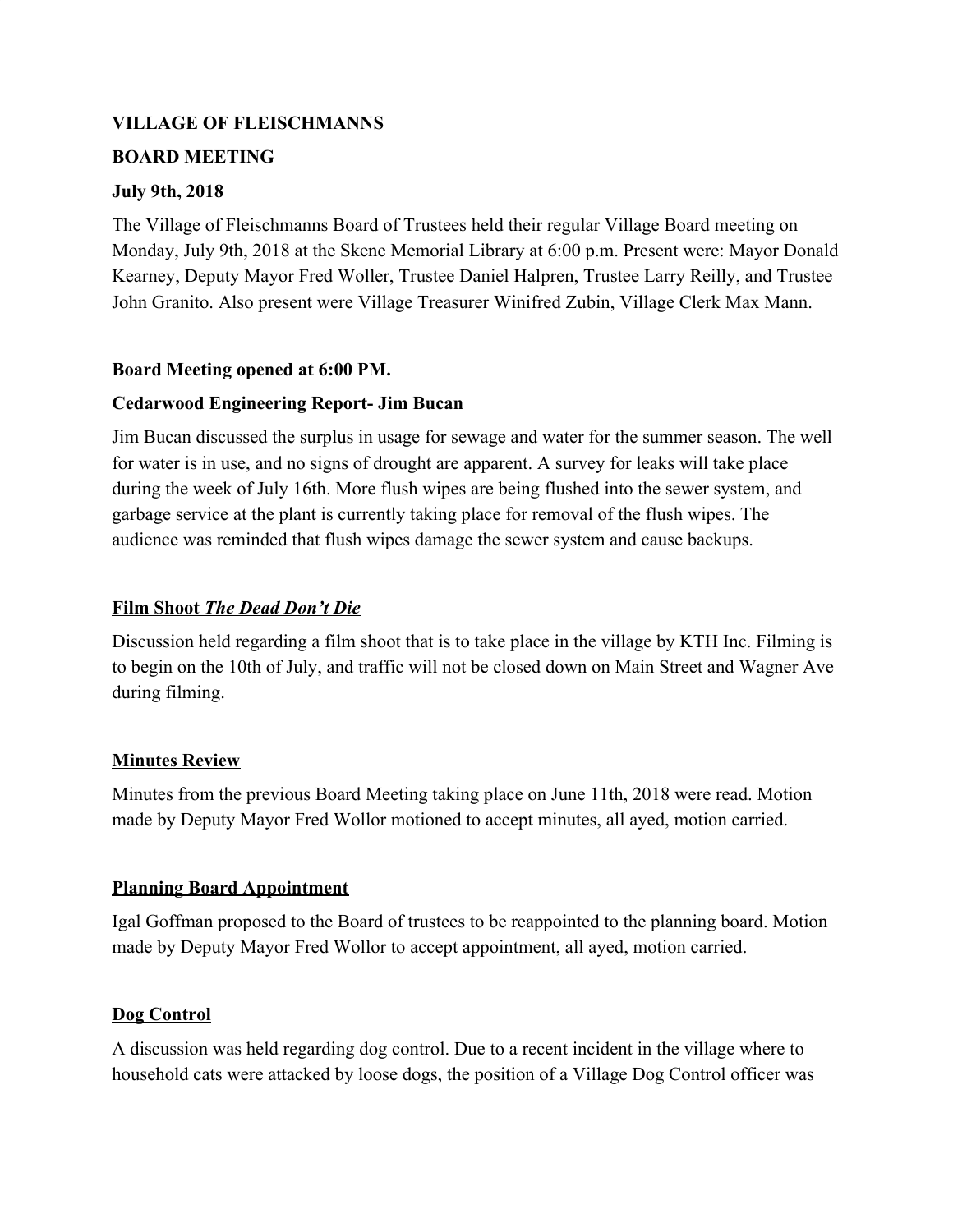suggested. In alternative, the Dog Control officer of Middletown can be contracted out.

## **LED Park Lighting Conversion**

A discussion was held regarding the installation of new LED lights for the ball field in the park, and was not high priority.

## **Auxiliary Police Force**

A proposal was made by Igal Goffman to instate a Auxiliary Police force within the Village of Fleischmanns, with the duties including patrolling the streets, report incidents to the county sheriff's office, a monthly report to the village, as well as a boot service to lock cars parked in violation of parking laws. It was suggested that the county police could sponsor position.

## **Paving of Wagner Ave**

Cobleskill stone is requesting authorization from the board to begin paving of Wagner Ave. Motion made by Deputy Mayor Fred Woller to authorize the repaving of Wagner Ave with a allocation of \$61,629.48, with payment before 30 days, Mayor Donald Kearney seconded, all ayed, motion carried.

# **Palace Hotel**

A discussion was held regarding the lack of a fire escape at the Palace Hotel.

# **Treasurers Report**

75% of the Villages tax obligation has been met for the 2018-2019 tax year. Funds for the paving of Wagner Ave will cost \$12,000, and will be taken from the CHIPS Fund. Winifred Requested to attend a Training & Accounting seminar in Montgovermy NY taking place between September 21-23. Motion made by Mayor Donald Kearney to accept training, all ayed, Motion Carried. Further observations were made regarding the sewer levy on the tax bills, noting that commercials have to pay much higher tax bills with the annual sewer levy as opposed to the old quarterly billing.

Transition: The village sewer law enacted in 2004 was amended to provide for annual billing of the sewer obligation versus quarterly, and for the annual sewer bill to be levied on the annual tax bill.

Issues/concerns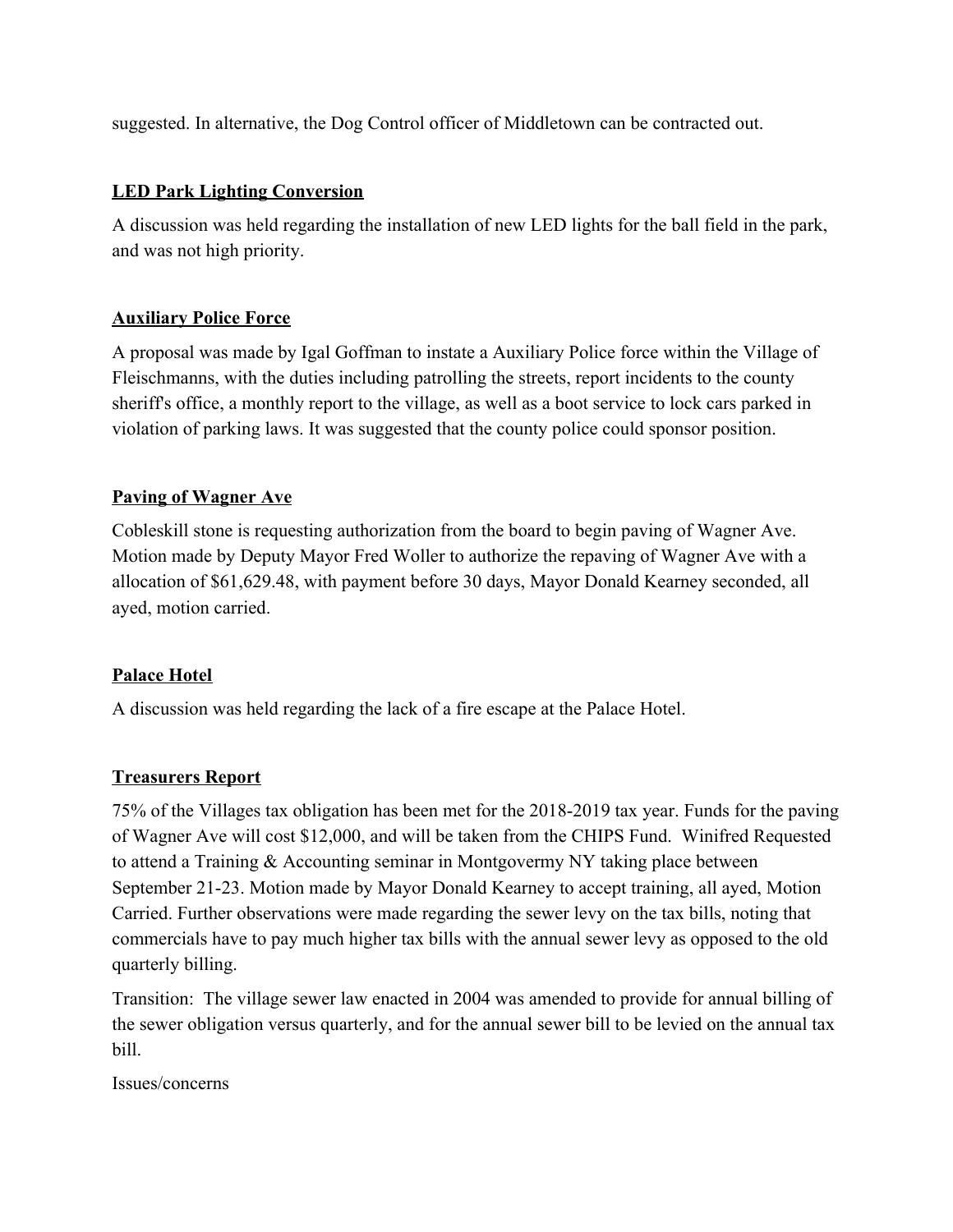1. Increased scrutiny by property owners as to the basis of the sewer bill calculation

2. Complaints about lack of notice (particularly seasonal property owners)

3. Time lag regarding changing property ownership, and timetable for issuing tax bills by the county

Comments

1. All properties

a. The annual billing of the sewer will improve the situation of seasonal residents who often miss the fall, winter, and spring billing cycles and as a result incur late fees. Billing annual in June eliminates this problem.

2. Residential properties

a. Following the mailing of the tax bills, only two property owners requested the detail billing identifying the Equivalent Dwelling Units (EDU)s associated with the property and the subsidies.

b. In general, the response was positive, owners felt once a year billing was a benefit. or had no opinion

3. Commercial properties

a. More issues among this group of property owners

b. Several property owners/properties are in transition, going from inactive to active, or going from active to inactive. The review of EDU's is not current and may contribute to billings being challenged

4. Commercial property sewer subsidies

a. Unrelated to the sewer billing transition, the NYC DEP subsidies for commercial properties puts them at an increasing disadvantage as new businesses open up in the village. There is a fixed total for commercial property subsidies, as determined in the Sewer Agreement with NYCDEP of 2004. This subsidy is spread over all commercial properties and the subsidy per property becomes less with increasing #s of businesses.

# **5. Recommendations:**

a. Communicate with properties that are changing in status from active to inactive or vice versa to advise them of the process for changing the Equivalent Dwelling Units, which is a factor in calculating their sewer bill.

b. Regarding the Water billing, based on the Sewer billing experience, we should consider billing the fixed capital maintenance charge annually in June. This will avoid late charges for fall, winter, and spring billings that are frequently missed by seasonal residents. During that time, the only charge may be the capital maintenance charge, which will incur penalties, inf not